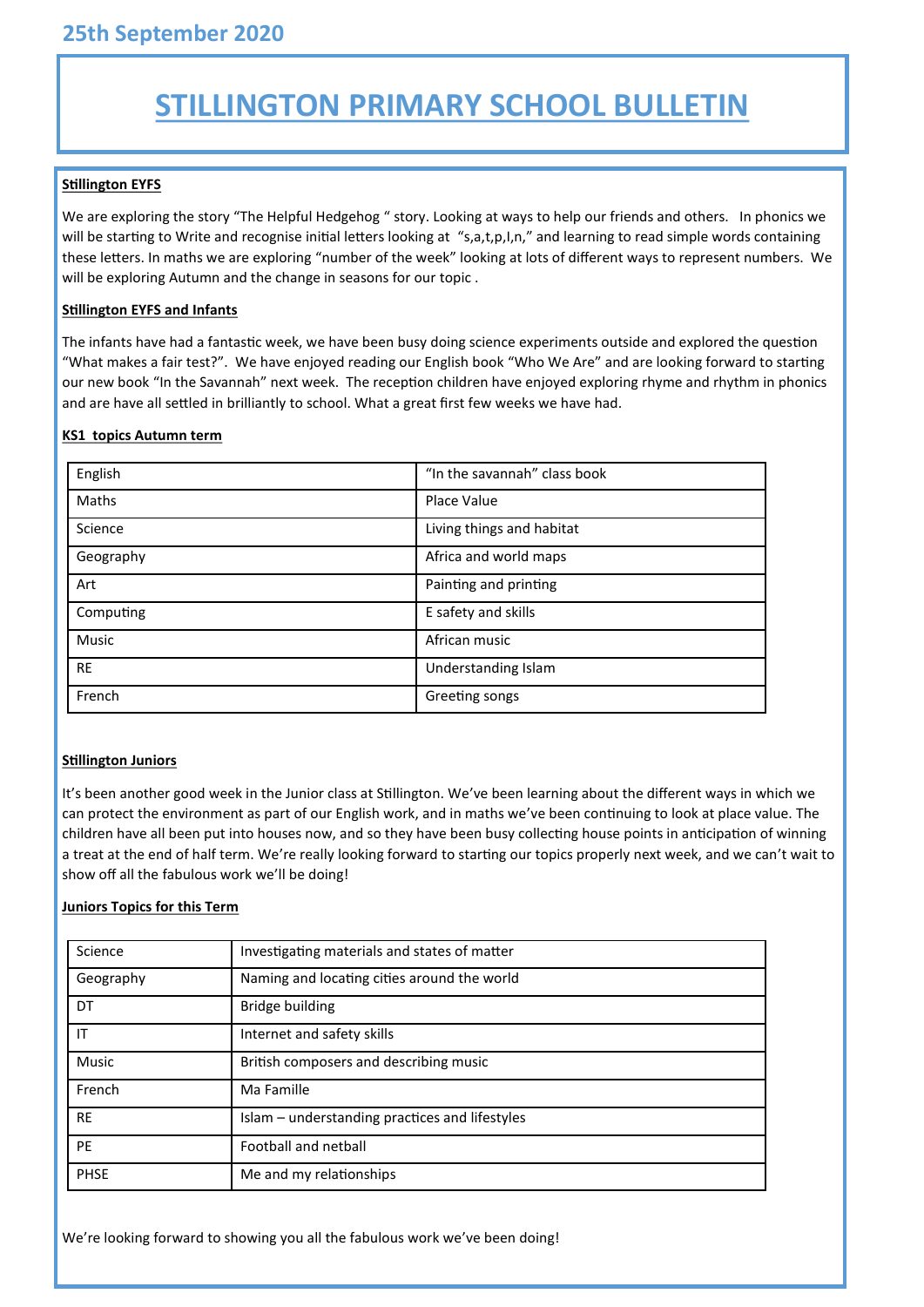# **STILLINGTON PRIMARY SCHOOL BULLETIN**

#### **Home Schooling Review**

We are currently reviewing our home schooling offer in case of further lockdowns or school closures. Could you please complete the attached form by  $9<sup>th</sup>$  October to help us to make any improvements necessary.

[https://forms.office.com/Pages/ResponsePage.aspx?id=8z1J106hXk](https://forms.office.com/Pages/ResponsePage.aspx?id=8z1J106hXk-PbRL0BlhxqNz3bDmq74BMjIR8Y1lhKehUM0Y0QzQ1RTIxWlhGUDJRNVFMTlg3NVozWi4u)-[PbRL0BlhxqNz3bDmq74BMjIR8Y1lhKehUM0Y0QzQ1RTIxWlhGUDJRNVFMTlg3NVozWi4u](https://forms.office.com/Pages/ResponsePage.aspx?id=8z1J106hXk-PbRL0BlhxqNz3bDmq74BMjIR8Y1lhKehUM0Y0QzQ1RTIxWlhGUDJRNVFMTlg3NVozWi4u)

#### **Breakfast & After School club**

Should you require to place your child into the above club, please note that Miss Cole will be at school for 8am every morning and from 3.30pm to 5pm every afternoon. Handed out today are registration forms for all pupils to have completed. This then allows your child to attend at short notice as we have to have all details in place before they can attend. Please complete and hand into the teachers as soon as possible, even though you may not use the service, it is a good idea, in case of emergencies. If you would like to book places for the above, this can be done via stillingtonoffice@foston.n -yorks.sch.uk email, in advance or on the day. 6pm collections need to be booked half termly in advance so cover can be arranged. If you have previously completed the registration form, there is no need to complete unless any details have changed such as health or contact details.

# **Protecting Children Against Influenza (Flu)**

Please watch out for letters going home in respect of the above. Please visit http:/www.hdft.nhs.uk/fluconsent. Enter the School code for Stillington 121324 then find school. Complete the form.

#### **PE Club**

Just a quick reminder that we are having a PE Club after school on a Wednesday. All ages are welcome and should your child wish to attend, please would you let the office know via **stillingtonoffice@foston.n-yorks.sch.uk** to authorise their attendance. We had a few more children attend this week who thoroughly enjoyed the activities set our by our PE Coach.

#### **Parents Workshops**

Attached is a Parents Workshop Poster highlighting the days and dates of all our 3 schools and their activities. Should you wish to attend any of them at either school, please contact me on stillingtonoffice@foston.n-yorks.sch.uk and I will get you added to our lists.

#### **Stay Safe in North Yorkshire Guidance Sheet**

Attached for your attention is a very good reference guide from NHS Track and Trace. This has been designed for parents and schools alike as of 16th September, 2020.

# **Parent Pay**

You should have this week received your Parent Pay introduction pack with all the information you need to know how this service works and frequently asked questions.